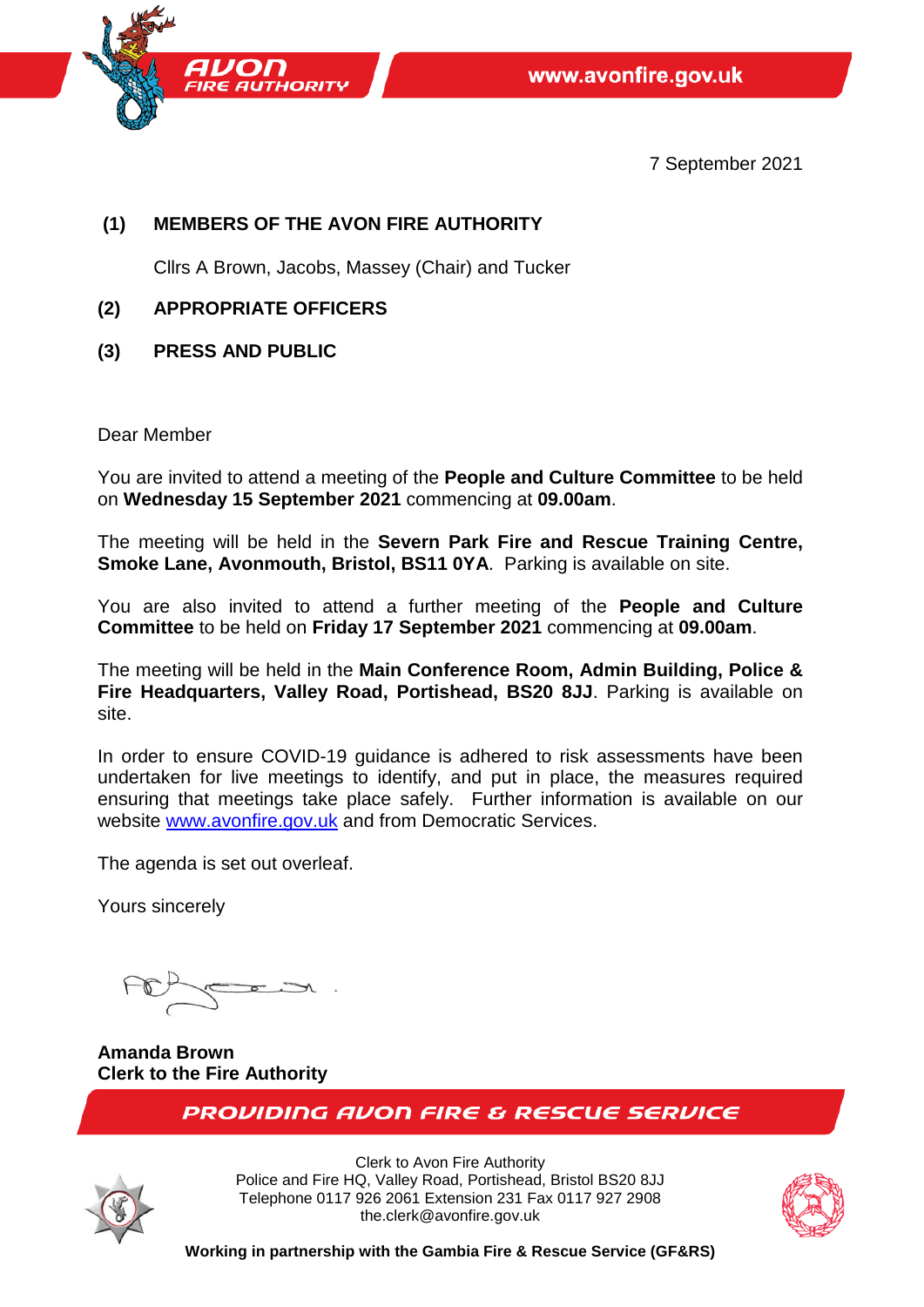### **Notes**

**Attendance Register**: Attendance will be recorded by the Democratic Services Assistant and recorded within the Minutes of the Meeting.

**Code of Conduct – Declaration of Interests**: any Member in attendance who has a personal interest in any matter to be considered at this meeting must disclose the existence and nature of that interest at the commencement of that consideration, or when the interest becomes apparent. A Member having a prejudicial interest must withdraw from the meeting room or meeting whilst the matter is considered.

**Contact**: for any queries about the Meeting please contact Democratic Services on 0117 926 2061 ext. 231; or by e mail at [the.clerk@avonfire.gov.uk;](mailto:the.clerk@avonfire.gov.uk) or in person at Police and Fire HQ, Valley Road, Portishead, Bristol, BS20 8JJ (by appointment during normal office hours only).

**Emergency Evacuation Procedures**: these will be advised at the start of the Meeting if appropriate.

**Exempt Items**: Members are reminded that any Exempt Reports as circulated with this Agenda contain exempt information and should therefore be treated accordingly. They should not be disclosed or passed on to any other person(s). Members are also reminded of the need to dispose of such reports carefully and are therefore invited to return them to the Clerk at the conclusion of the Meeting for disposal.

**Inspection of Papers**: any person wishing to inspect Minutes, Reports, or a list of the background papers relating to any item on this Agenda should contact Democratic Services as above.

**Public Access**: under Standing Order 21 and providing 2 clear working days' notice has been given to the Clerk [\(the.clerk@avonfire.gov.uk\)](mailto:the.clerk@avonfire.gov.uk) any resident or representative of a business or voluntary organisation operating in Bristol, South Gloucestershire, Bath and North East Somerset or North Somerset Council may address the Fire Authority or one of its Committees (for no more than 5 minutes) to present a petition, make a statement, or as leader of a deputation. There is a time limit of 30 minutes for Public Access.

**Reports**:reports are identified by the relevant agenda item number.

**Substitutes (for Committees only):** notification of substitutes should have been received from Group Leaders by the Clerk prior to the meeting.